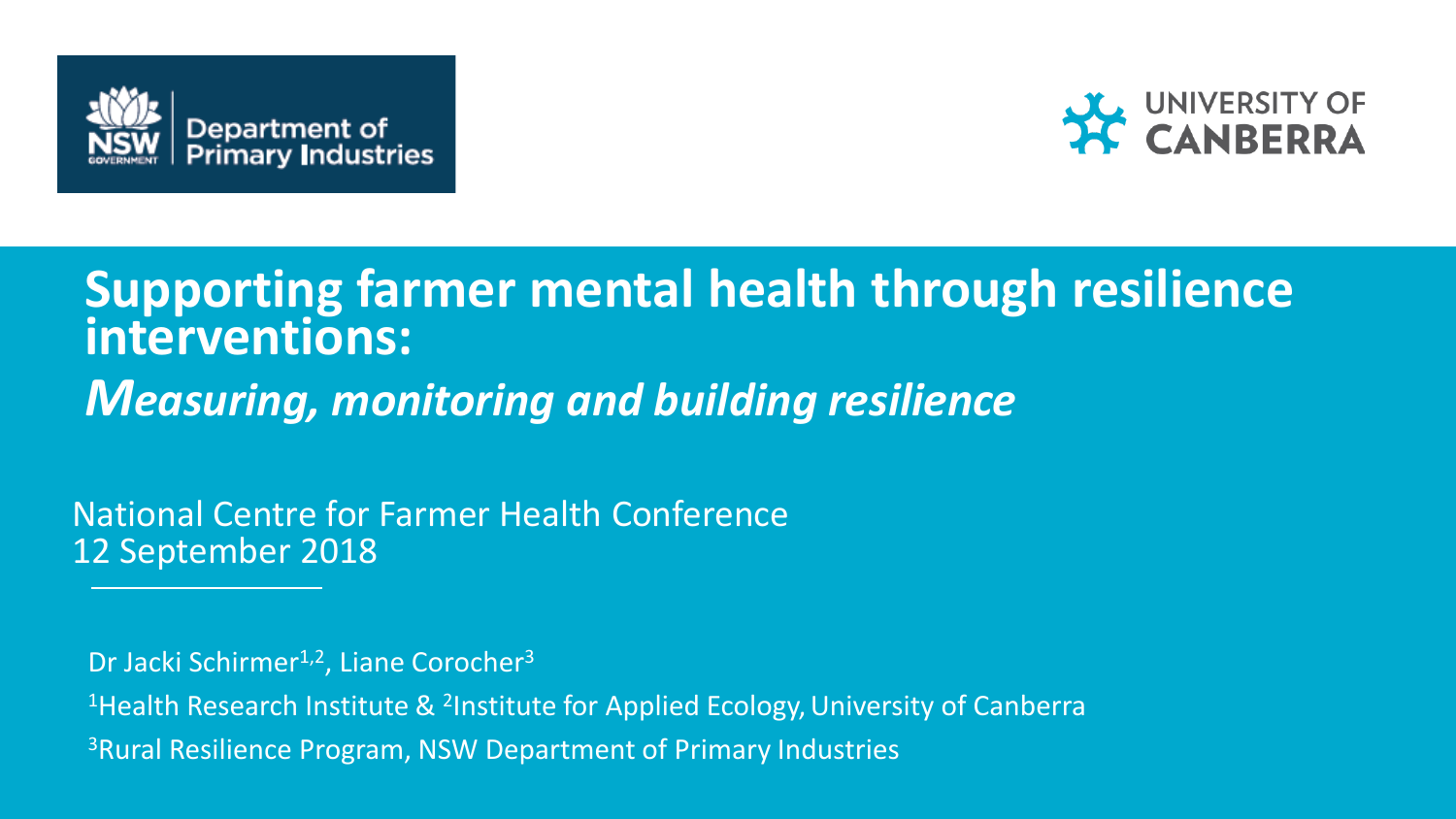## **The importance of resilience**



Farming is unpredictable – at the best of times

Climatic variability, market change, pest & disease outbreak, technology change, shifting social license…

Resilient farmers are more successful in their business – and happier and healthier in their lives

### **Resilience – a process**

*The ability of a person, household or community to successfully adapt to adversity and to capitalise on opportunities*

*A process in which individuals adapt and move forward in a positive direction despite experiencing adversity*

*The NSW Rural Resilience Program & University of Canberra collaborated to identify approaches to measuring & monitoring farmer resilience in NSW*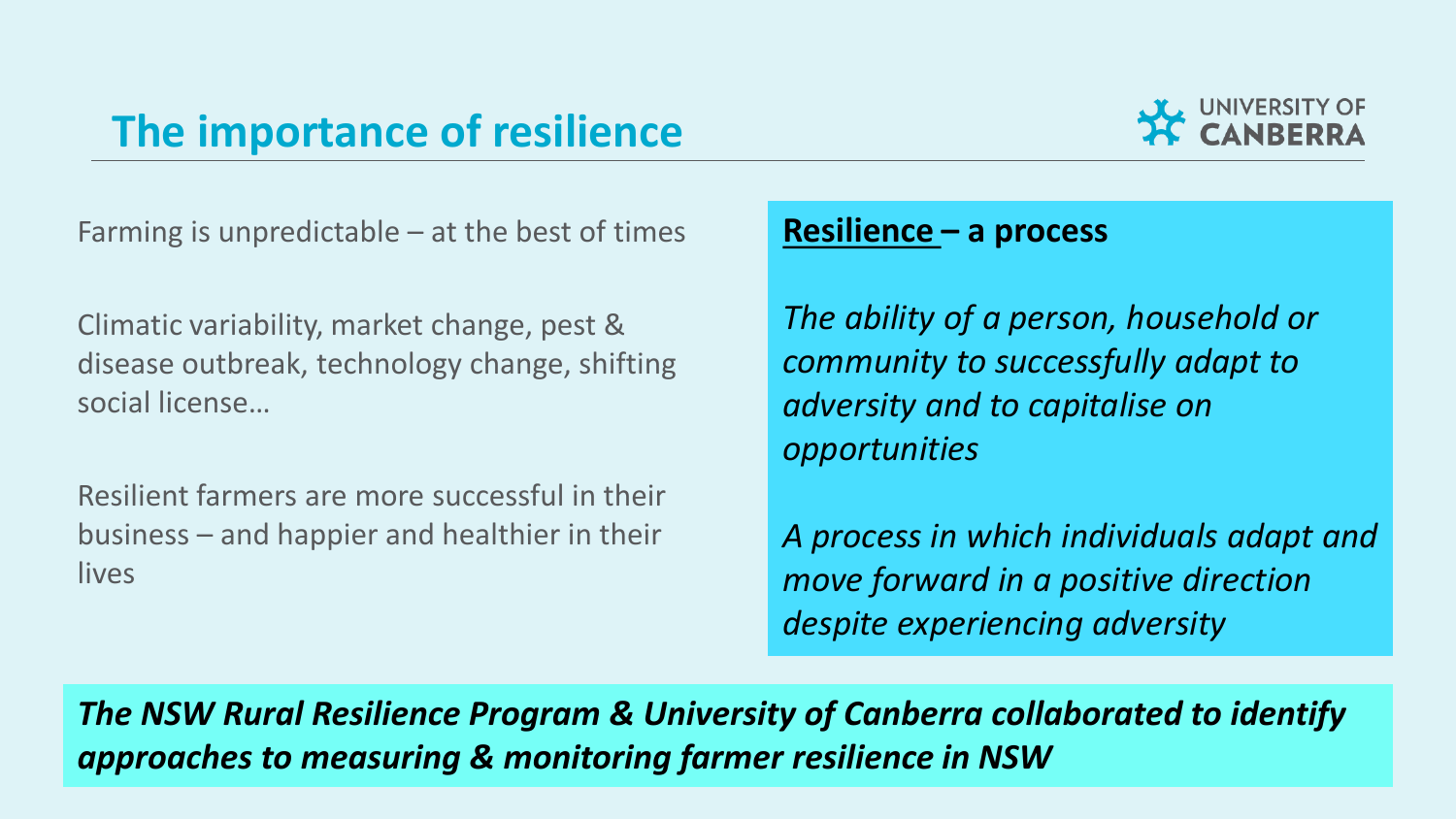## **Resilience processes**

## To monitor resilience effectively, we need to measure:

### **1. Exposure**

To one or more stressors

## **2. Resilience resources**

- $\triangleright$  That are draw on to cope & adapt
- $\triangleright$  Which are most important?

## **3. Resilience outcomes**

- $\triangleright$  What was the outcome of the resilience process?
- Health & wellbeing
- Farm performance

#### **Exposure to challenge/s**

A farmer experiences changes such as drought, market downturn, pest outbreak, illness or other stress

#### Use of resilience resources to adapt

Multiple resilience resources are drawn on to help the process of coping with and adapting to change

**Farmers learn from** experience, helping them build their resilience resources & adaptive capacity

#### **Resilience outcome**

Overall change in key areas of life such as farmer's wellbeing, farm financial viability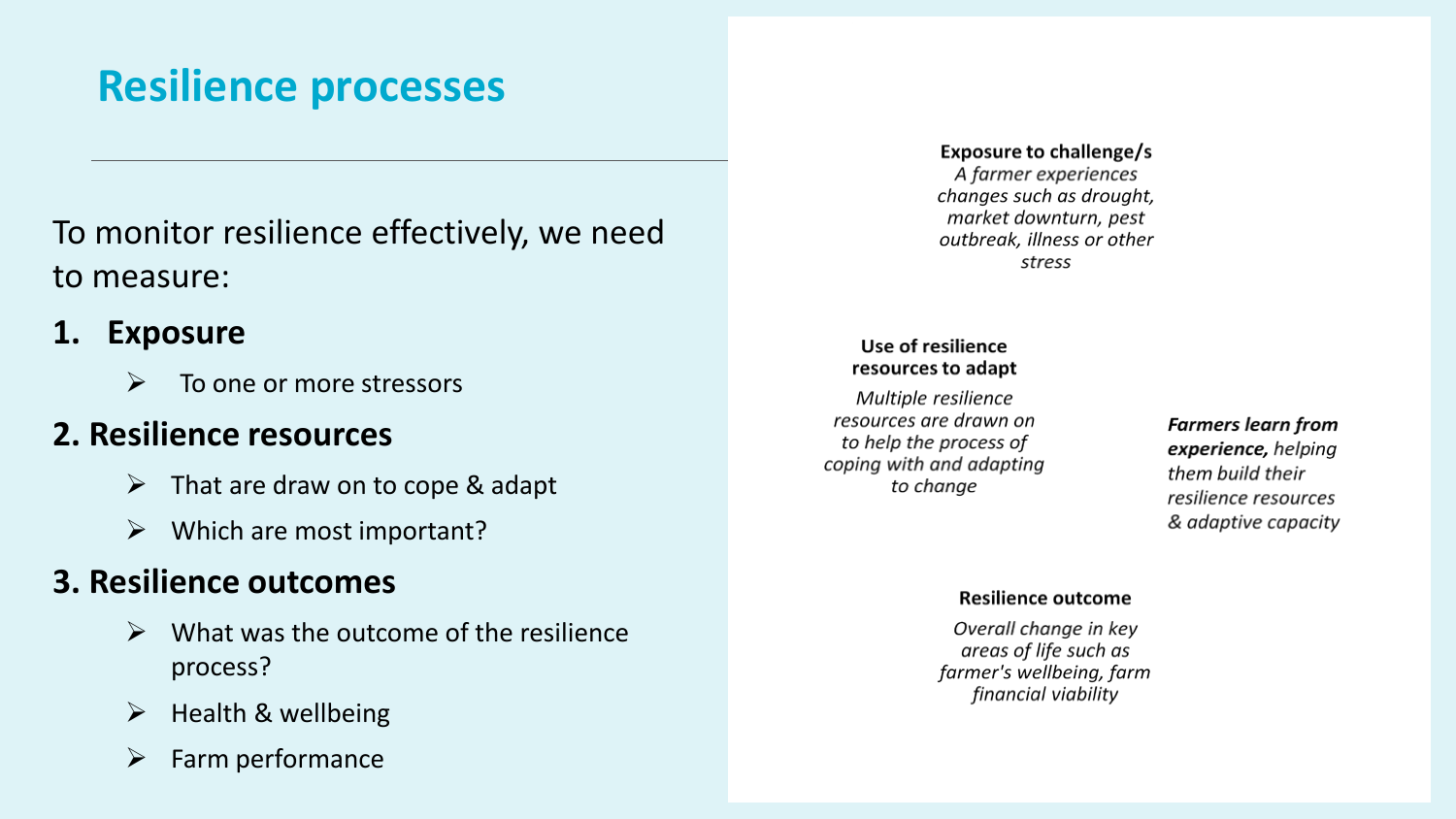# **Resilience resources**

**Which** resilience resources can be important to maintaining health, wellbeing and farm performance in challenging times?

### ₩₩

Social networks with friends, family, farming groups, community members

湿≸♥ Human resources

Mental & physical health, self-efficacy, skills, knowledge

S Financal resources Farm finances, household finances, access to financial assistance

## Adaptive capacity

Multiple resilience resources are drawn on to help cope with/adapt to change

#### He Institutional resources

Local government, community organisations, farming organisations and other *institutions* 

### resources

Infrastructure (roads, telecommunications, housing) and services (health, education, legal...)

♦ Natural Resources Healthy and productive soil, water and *landscapes*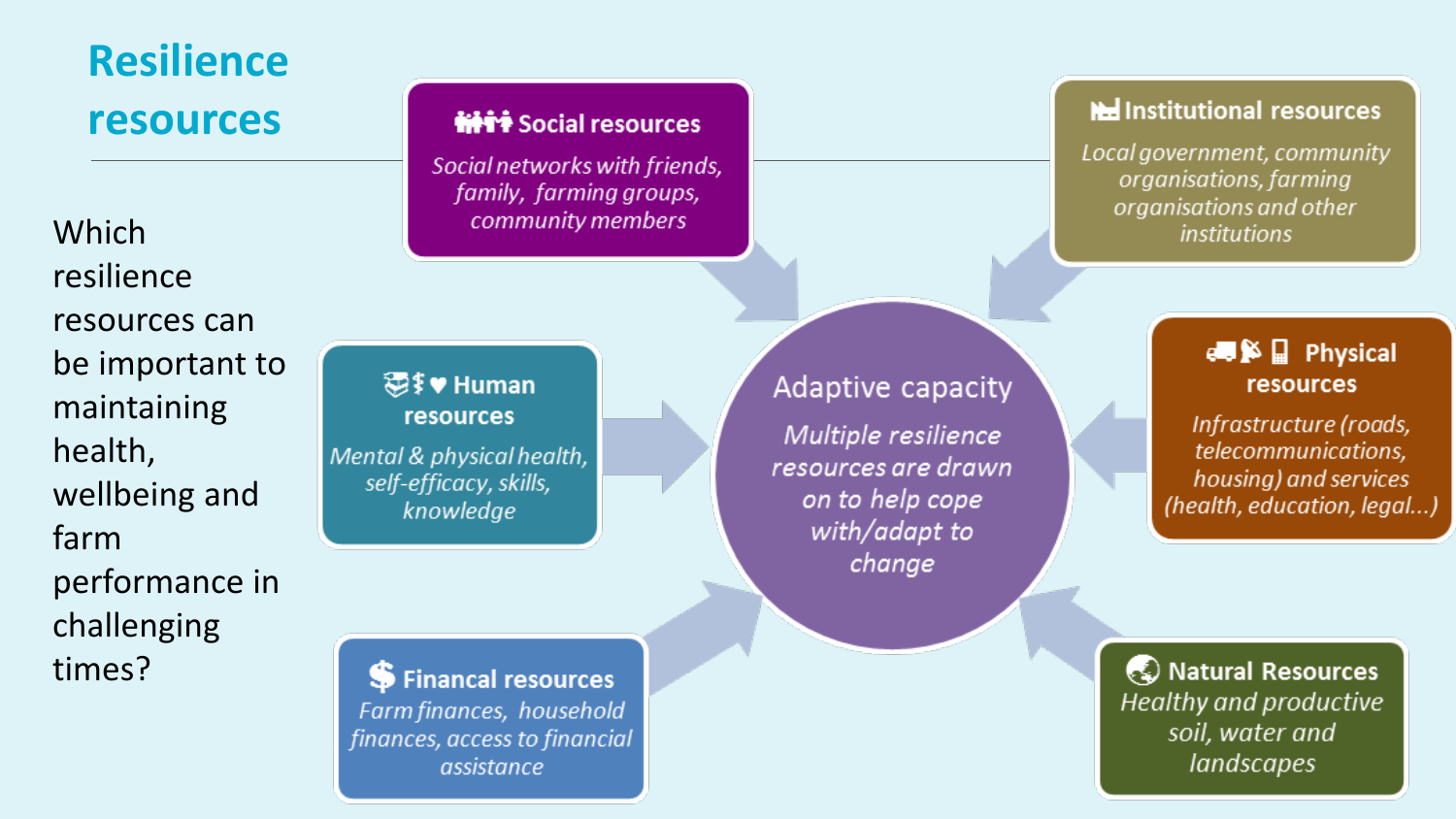# **Measuring exposure**

We need to measure cumulative exposure

Climate-related exposure: Bushfire, drought, cold snap, heatwave, severe storm, flood

Most NSW farmers in 2015 had experienced 2+ climate challenge since 2010, particularly:

- 40-54 year old farmers
- Dairy, mixed beef/crop, fruit & nut growers

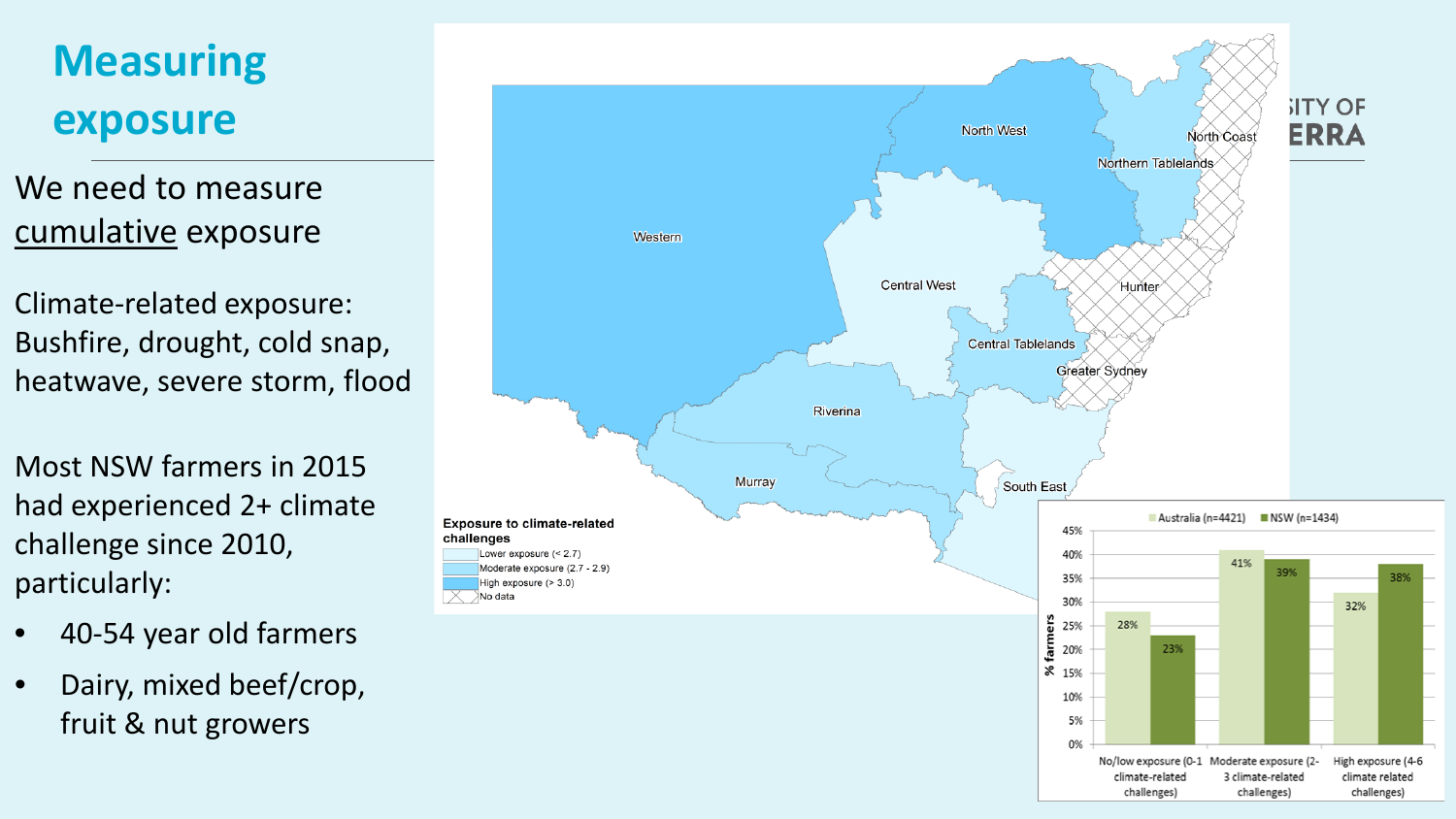# **Which resilience resources were most important for wellbeing?**



- 1. Human resources self efficacy
- 2. Social resources strong social networks
- 3. Institutional resources – being heard by local decision makers
- 4. Human resources health
- 5. Financial resources farm and household

Wellbeing measure: Global Life Satisfaction

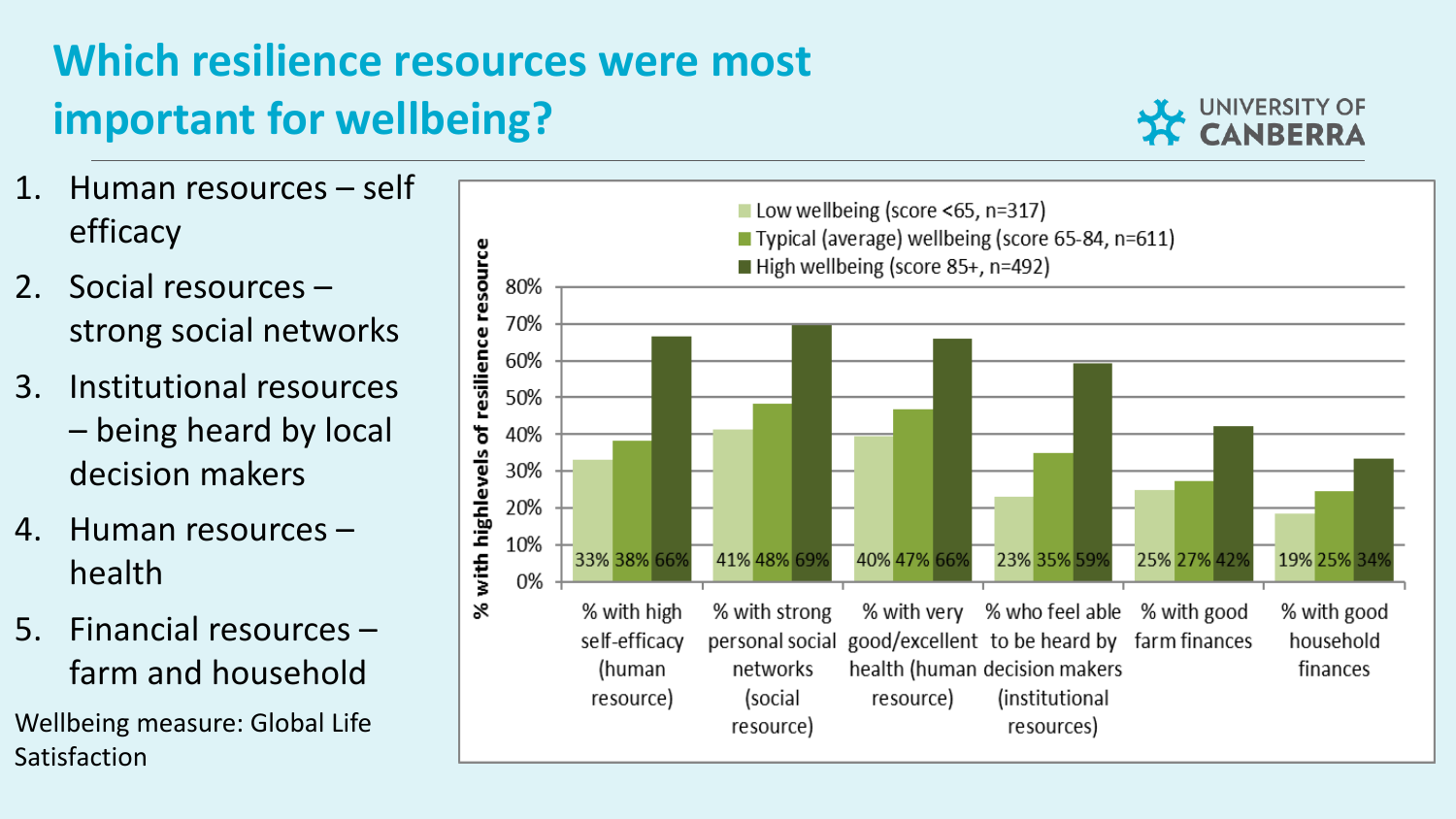# **Which resilience resources were most important for farm performance?**



- 1. Financial resources, selfefficacy and social resources all important
- 2. Farmers had higher farm financial resilience if they engaged in:
	- Drought preparation
	- Risk strategy development
	- Discussing farm plan with others
	- Actively monitoring outcomes on the farm

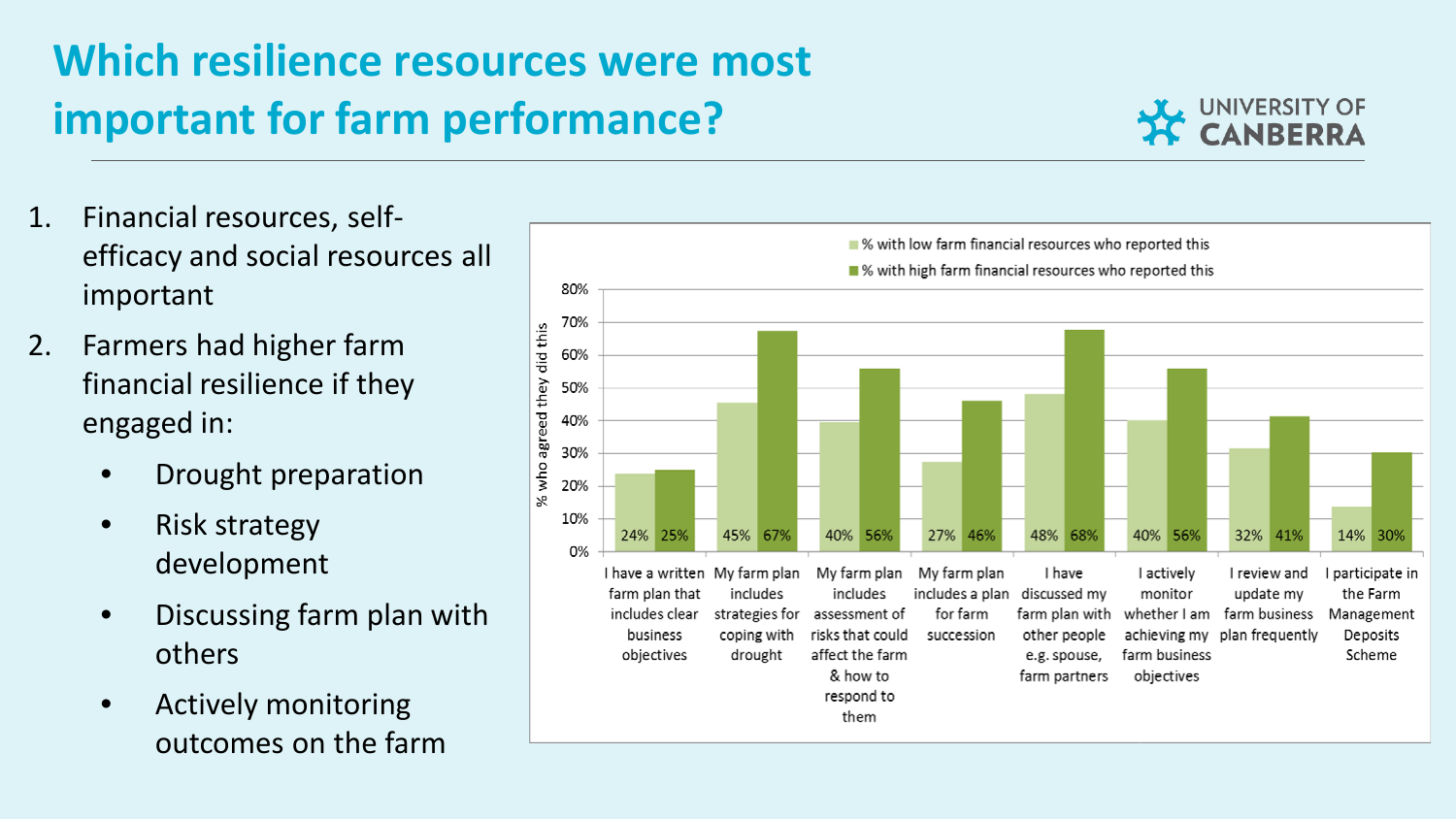## **Monitoring and evaluation needs**



- **1. Rapid assessments**  early identification of exposure and emerging stressors
	- Needs to produce robust, rapid information
- **2. Monitoring**  of access to resilience resources
	- Does not need to be rapid; does need to be regular (e.g. every 1-2 years)
- **3. Intervention** to support farmers to build resilience
	- Use rapid assessment & monitoring to identify key intervention needs; use monitoring to evaluate effectiveness